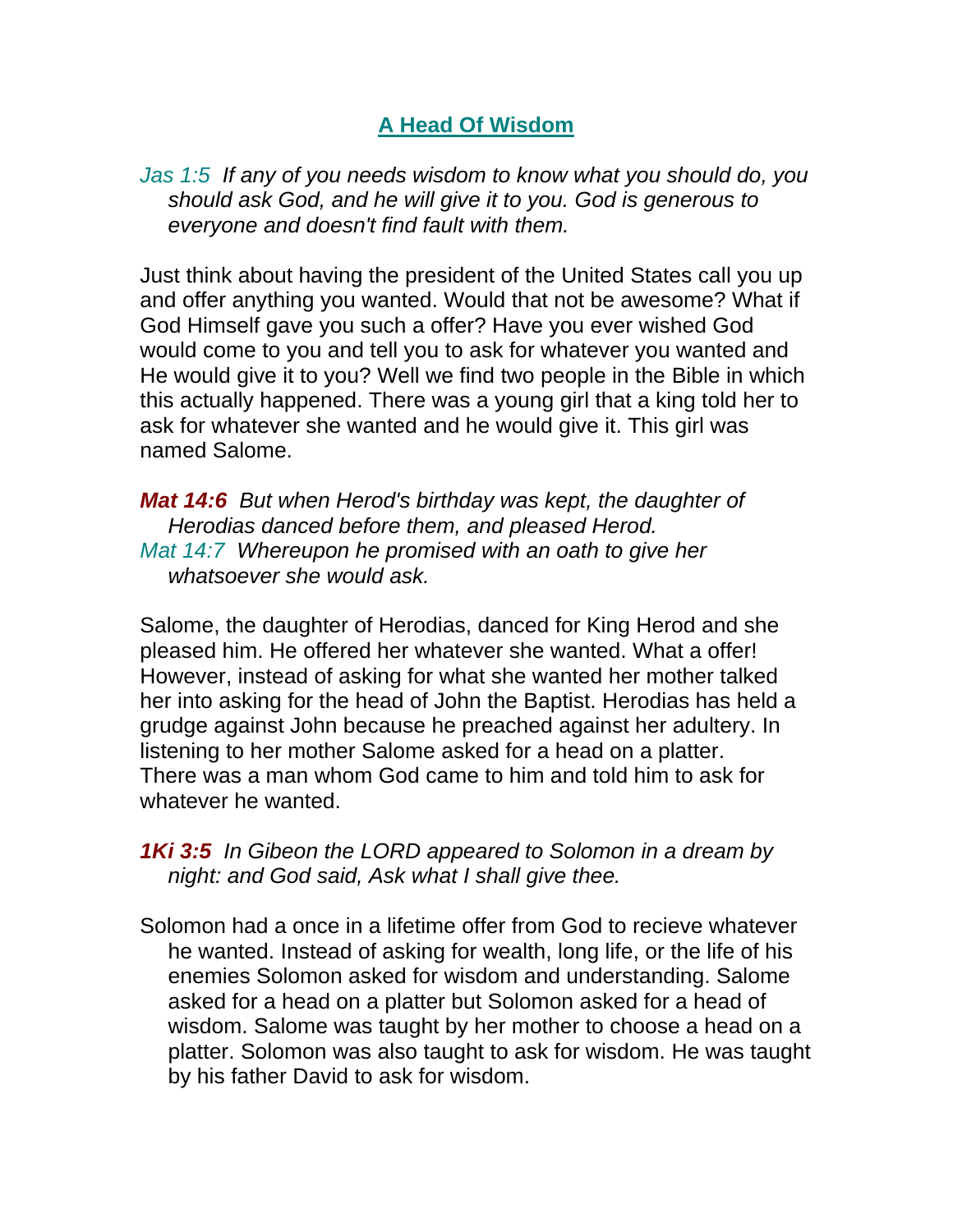*Pro 4:7 Wisdom is the principal thing; therefore get wisdom: and with all thy getting get understanding.* 

Solomon in Proverbs records that his father taught him that wisdom was the principal thing which was greater than riches and long life. He told young Solomon to seek and ask for wisdom. When God asked him for what he wanted he took no time in answering-WISDOM. God was well pleased in Solomon's request. Solomon was offered a once and a lifetime opportunity to ask from God and receive what he asked and he picked wisdom. It pleased God so much to give wisdom to Solomon that in the New Covenent he wanted each person to have the same blessing anytime they wanted it and needed it!

*Jas 1:5 If any of you lack wisdom, let him ask of God, that giveth to all men liberally, and upbraideth not; and it shall be given him. Jas 1:6 But let him ask in faith, nothing wavering. For he that wavereth is like a wave of the sea driven with the wind and tossed.* 

- If any lacks wisdom let that person ask God who WILL give it. You must beleive you receive it however! So often when relating with hard to deal with people we would love to ask for their head on a platter! However, if we would ask God instead for a head of wisdom He would show us how to work with those people in such a way that even our enemies are made to be at peace with us! In the trials of life where satan attacks us we ask for deliverance. The devil will paint a picture of your head on a platter, however God has a plan to see the enemy defeated in your life by you asking for and receiving a head of wisdom. Many are struggling with habits and sins in their lives. They are asking God for freedom, but what they need to ask for is a head of wisdom. Wisdom will reveal the roots of the problem and the solution that will rid it for good. God delights in giving wisdom. Will you recieve a head of wisdom today?
- Prayer: Father, I ask you right now for wisdom to face the challenge I face today. Give me a head of wisdom that I might walk free and clean today. I ask for a head of wisdom today towards others instead of a head on a platter of those that are against me. Teach me your wisdom that will cause even my enemies to be at peace with me. I receive wisdom right now. I have it now. I will know what